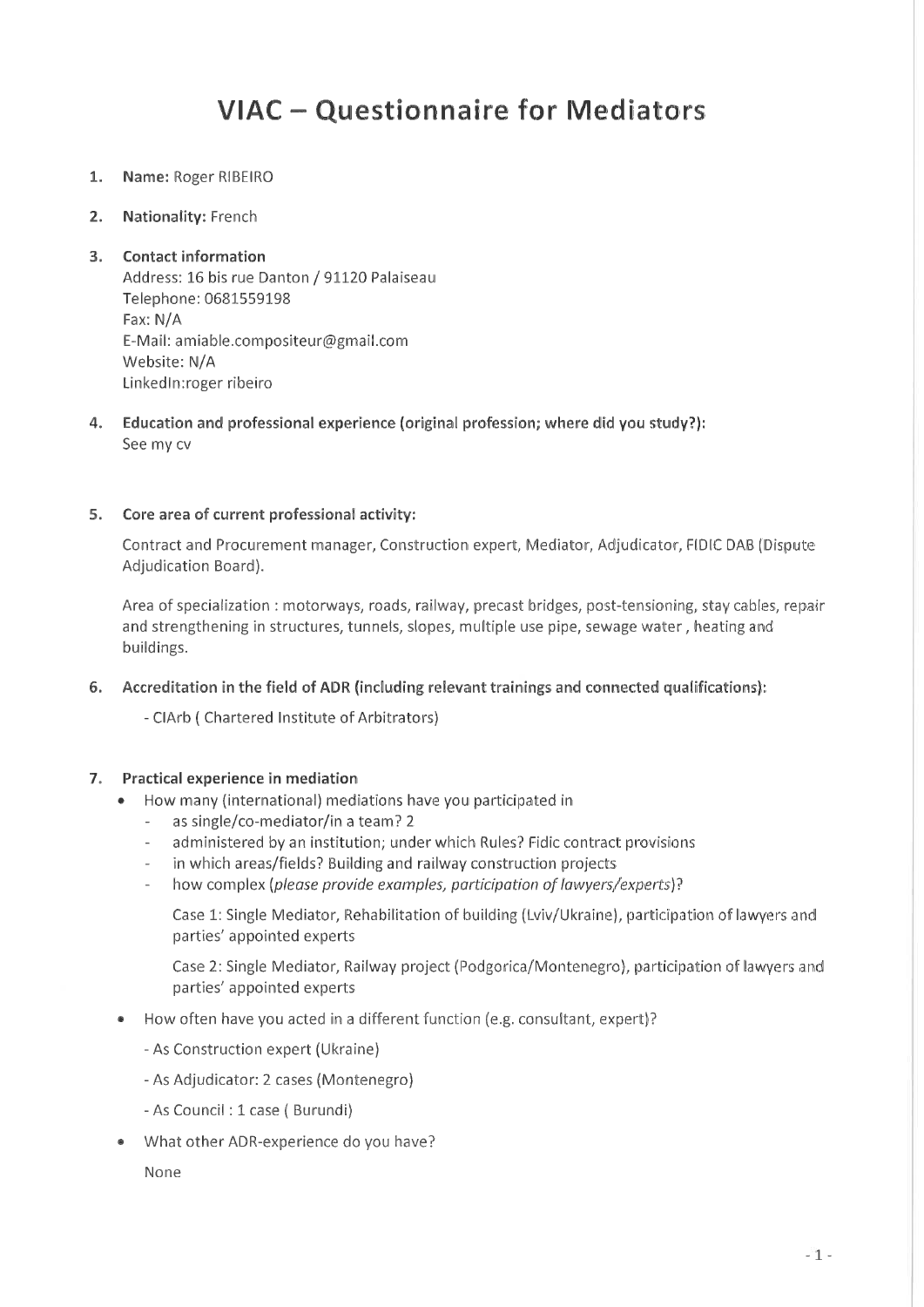#### Languages (including levels) 8.

Mother tongue: French

Working languages: English, Portuguese, Spanish

Basic knowledge: Serbian

#### $9<sub>1</sub>$ Style of mediation

Where do you see yourself? Please tick box as appropriate or indicate your preferred style.



**INTERACTION DIMENSION** 

© Alexander, Nadia (2011) "The Mediation Meta-Model - the realities of mediation practice," ADR Bulletin: Vol. 12: No. 6, Article 5.

Available at: http://epublications.bond.edu.au/adr/vol12/iss6/5; see also here for a detailed description of the 6 mediation styles.

- 10. Please describe aspects of your personality which could be interesting to clients you are going to mediate; what would former clients emphasize in your work?
	- Listening the parties
	- Neutrality, Impartiality and confidentially
	- Available
	- Experience in Dispute resolution
	- Expertise in Construction industry
- 11. Publications and other activities in ADR related matters (e.g. training sessions, seminars, conferences, articles and others):

# **Publications:**

- DAB Mentoring Programme / DRBF Forum / Volume 17 issue 2 June 2013
- Construction Dispute Prevention / DRBF Forum / Volume 17 issue 3 September 2013
- Construction Contracts in Ukraine / DRBF Forum / Volume 19 issue 3 December 2015
- Abnormally Low Tender and Construction Disputes / DRBF Forum Volume 21 issue 1 February 2017
- The use of BIM in Dispute avoidance / under preparation
- Adapting FIDIC form of Contracts in Ecuador / under preparation
- Adapting FIDIC form of Contracts in Ukraine / under preparation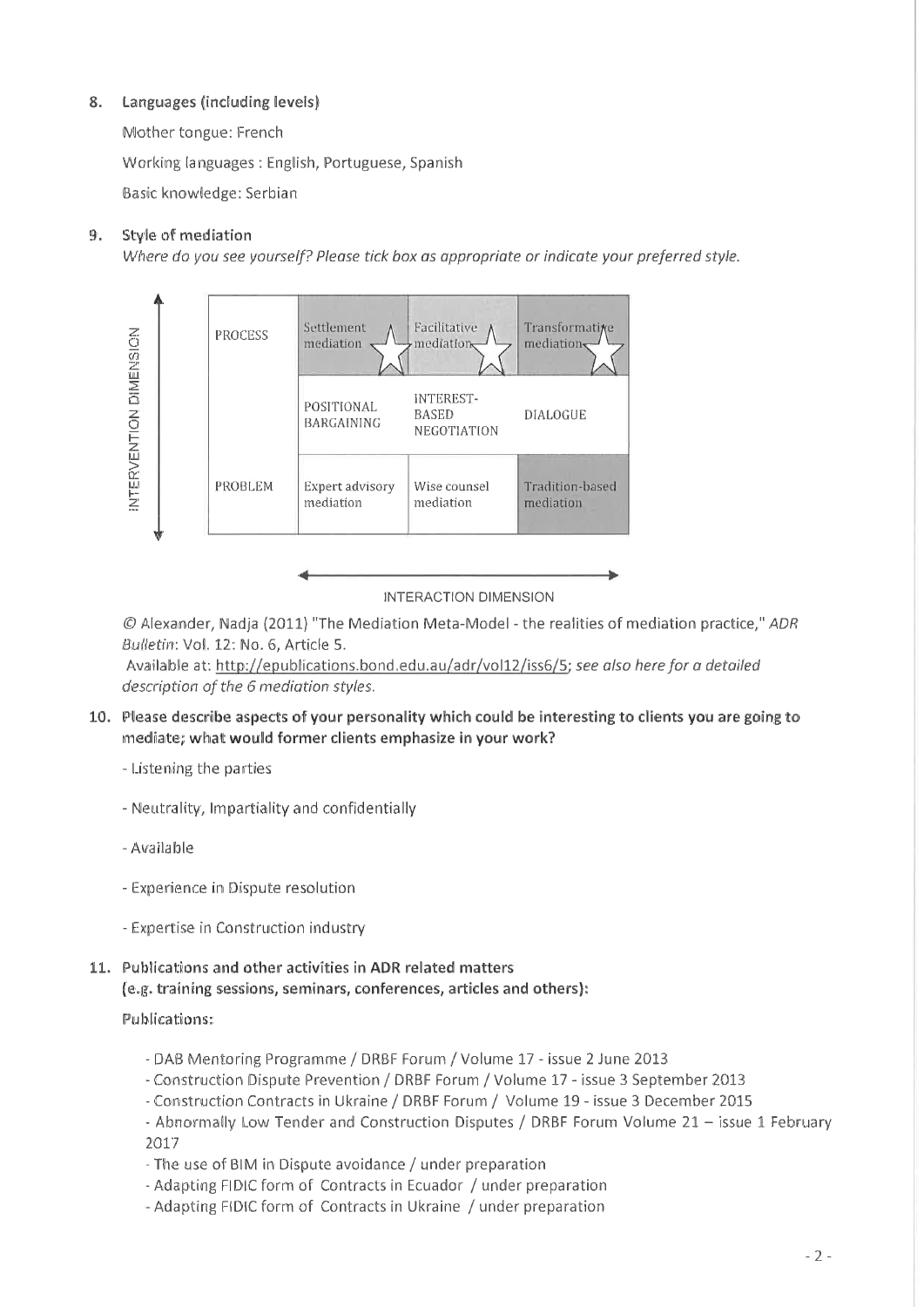### Trainings:

- FIDIC dispute board pupillage mentoring scheme / March 2011 September 2012
- "Understanding dispute boards" / DRBF / June 2010 Bucharest (Romania)
- "Managing, defending and making claims under FIDIC Contracts" / Cornerstone module 2 / November 2010 - Barcelona (Spain)
- "The MDB harmonized major works construction contract" / FIDIC events/ January 2011 - Brussels (Belgium)
- "The use of the FIDIC yellow book for infrastructure projects" / Fenwick Elliott / March 2011 - Bucharest (Romania)
- "Dispute adjudication under FIDIC 1999 Conditions of Contract" / Nestor module 3 / October 2011 - Copenhagen (Denmark)
- "International construction disputes: dispute board and arbitration" / Milan chamber of arbitration / December 2011 - Milan (Italy)
- "The impact of "Arab Spring" on contracts and business operations : Legal options available to companies" / December 2011 - Milan (Italy)
- "Introduction to ADR" / CiArb / July 2012 London (UK)
- "Module 1 Law of obligations and civil evidence" / CIArb / October 2012- May 2013 /  $\omega$  . London (UK)
- An introduction to Engineers Professional indemnity Insurance / BTS / April 2013 -London (UK)
- 13<sup>th</sup> annual International conference / "Dispute Boards : effective Dispute Avoidance and Resolution / DRBF / May 2013 - Paris (France)
- "Module  $2$  The law of International commercial arbitration" / featuring the UNCITRAL Model Law / ClArb / July 2013-February 2014 / London (UK)
- $2^{sd}$  annual International conference / "Sustainable Highways : Design, Construction, Maintenance" / FAYAT / October 2013 - Timisoara (Romania)
- " Which seat of arbitration to choose" / FBLS conference / November 2013 Paris (France)
- "Module 3 International arbitration Practice and Procedure" / ClArb / March 2014on going / London (UK)
- VI International Arbitration Conference / Faculty of law / April 2014 Belgrade (Serbia)
- Debate on "Expert Evidence in International Construction Disputes : Common law v Civil law perspectives" / White & Case / May 2014 – Paris (France)
- FIDIC Training Series / Pinsent Masons / 2015 Paris (France)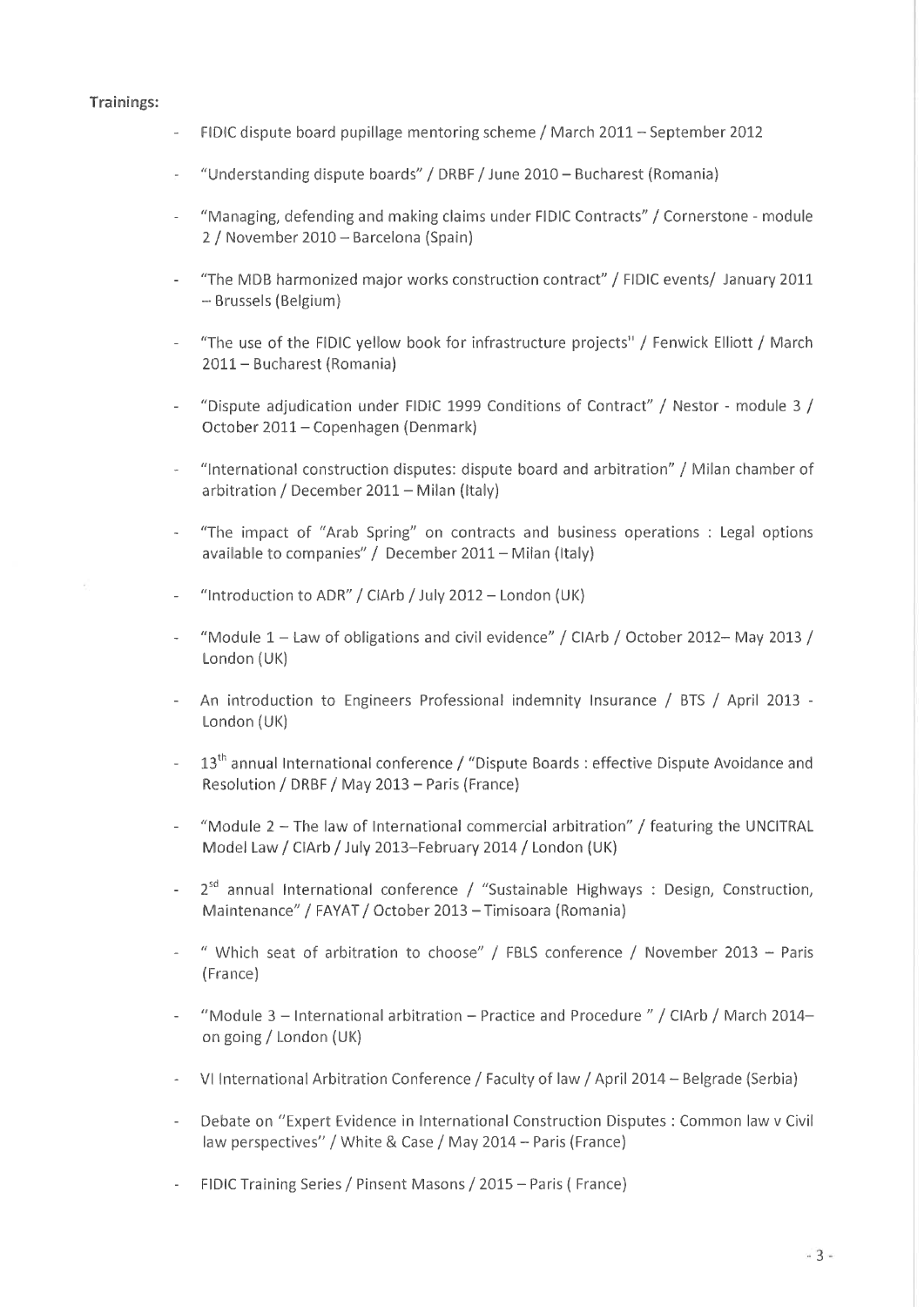- EPC and International PPP Contracting Training Series / Pinsent Masons / 2016 Paris (France)
- The role of the Arbitrator: Adjudicator, Truth-seeker, Mediator? / Freshfiels Bruckhaus Deringer LLP / June 2016 - Paris (France)
- FIDIC Conference contract users / 2016 London

### 12. Memberships in mediation institutions / functions in mediation institutions/organizations;

- Member of Society of Construction Law (UK)
- Member of Dispute Resolution Board Foundation (USA)
- Member of Chartered Institute of Arbitrators (UK)
- Member of the EFCA BIM/FIDIC Task Force  $\omega$  .

# 13. Special expertise or specializations (please list a maximum of three) in your ADR-practice:

- Construction mediation
- Prevention and resolution of Disputes

# 14. Soft Skills (e.g. intercultural competences):

Have been working in many countries having different cultures, approaches and nationalities.

France, Spain, Portugal, Saudi Arabia, Mozambique, Montenegro, Romania, Burundi, Rwanda, Republic Democratic of Congo, Republic of the Congo, Yemen, Liberia, Ukraine, Madagascar, Ecuador, Kosovo, Jamaica, Ivory Coast, Bhutan, Kyrgyzstan, Colombia, Uzbekistan.

# 15. How do you ensure your professional quality (e.g. coaching, practice supervision, etc?

- Frequent Exchange of expereince
- Assistance by expert if needed

### 16. Date of birth: 17/09/1974

I have completed this questionnaire to the above to the best of my knowledge and believe it is accurate. I understand that the above information will be used for VIAC's internal use and may be given to interested persons or may be published on VIAC's website.

Date and signature

 $\n *Q* <sup>6</sup> <sup>6</sup> <sup>6</sup> <sup>6</sup> <sup>6</sup> <sup>6</sup> <sup>6</sup> <sup>6</sup> <sup>6</sup> <sup>6</sup> <sup>6</sup> <sup>6</sup> <sup>6</sup> <sup>6</sup> <sup>6</sup> <sup>6</sup> <sup>6</sup> <sup>6</sup> <sup>6</sup> <sup>6</sup> <sup>6</sup> <sup>6</sup> <sup>6</sup> <sup>6</sup> <sup>6</sup> <sup>6</sup> <sup>6</sup> <sup>6</sup> <sup>6</sup> <sup>6</sup> <$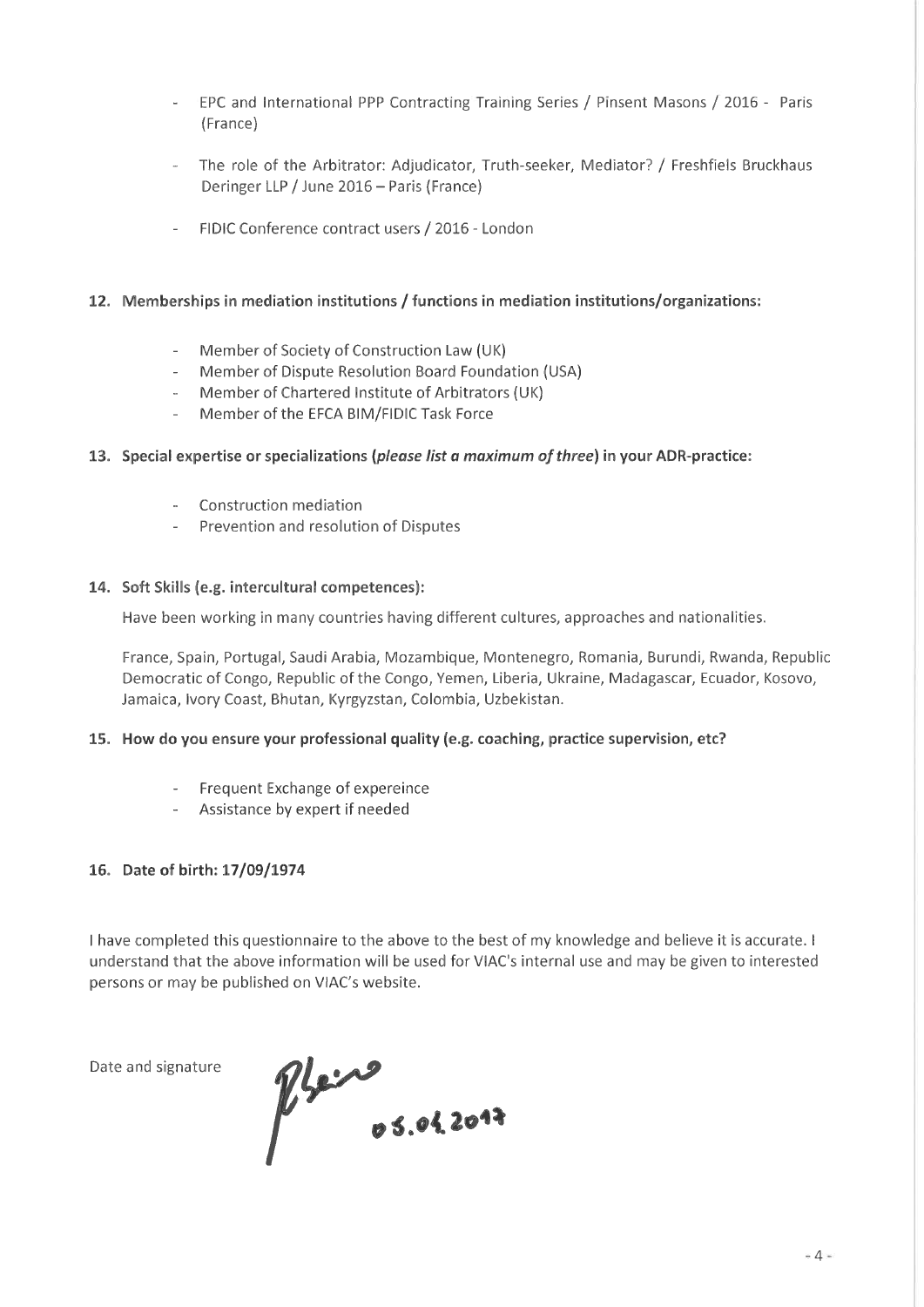# **Contract, Procurement & Claim Manager / Civil engineer**

#### **Key qualifications:**

- Providing Ad-hoc technical and contractual advices or opinions to Clients;
- Drafting tenders and contracts;
- Rendering a decision within a contractual time;
- Representing ''the Engineer'' or ''the Employer'' during DAB's hearing and site visits;
- Acting as council during international arbitration proceedings;
- Public and in-house training lectures in Contract, Procurement and Claim management

#### **Professional cursus:**

- From 2014: Group's Contract and Procurement Manager (Egis group)
- From 2006 to 2013 : Site Contract Manager/ Claim Expert (Egis group)
- From 2004 to 2005 : Site Project Manager / Freyssinet (Vinci group)
- From 2002 to 2003 : Site Project Manager Designer / Saudi Oger group
- From 1999 to 2001 : Site Project Manager / Freyssinet (Vinci group)

**Positions assumed in the projects**: Manager, Employer's consultant, expert, designer, PMC/engineer, contractor.

**Nature of works involved**: motorways, roads, railways, tunnels, bridges, buildings, industrial plants.

**Geographic zones of activities**: France, Spain, Portugal, Saudi Arabia, Mozambique, Montenegro, Romania, Burundi, Rwanda, Republic Democratic of Congo, Republic of the Congo, Yemen, Liberia, Ukraine, Madagascar, Ecuador, Kosovo, Jamaica, Ivory Coast, Bhutan, Kyrgyzstan, Colombia, Uzbekistan.

#### **Education:**

| Université de Metz / France - 1997 | B.Sc (Hons) in civil engineering                  |
|------------------------------------|---------------------------------------------------|
| ESTP Paris / France - 1999         | M.Sc in civil engineering                         |
| ClArb / London - 2014              | Advanced Certificate in International Arbitration |

**Languages**: English, French, Portuguese, Spanish

#### **Publications:**

- DAB Mentoring Programme / DRBF Forum / Volume 17 issue 2 June 2013
- Construction Dispute Prevention / DRBF Forum / Volume 17 issue 3 September 2013
- Construction Contracts in Ukraine / DRBF Forum / Volume 19 issue 3 December 2015
- Abnormally Low Tender and Construction Disputes / DRBF Forum Volume 21 issue 1 February 2017
- The use of BIM in Dispute avoidance / under preparation
- Adapting FIDIC form of Contracts in Ecuador / under preparation
- Adapting FIDIC form of Contracts in Ukraine / under preparation

#### **Professional bodies membership:**

- Member of Society of Construction Law (UK)
- Member of Dispute Resolution Board Foundation (USA)
- Member of Chartered Institute of Arbitrators (UK)
- Member of the EFCA BIM/FIDIC Task Force